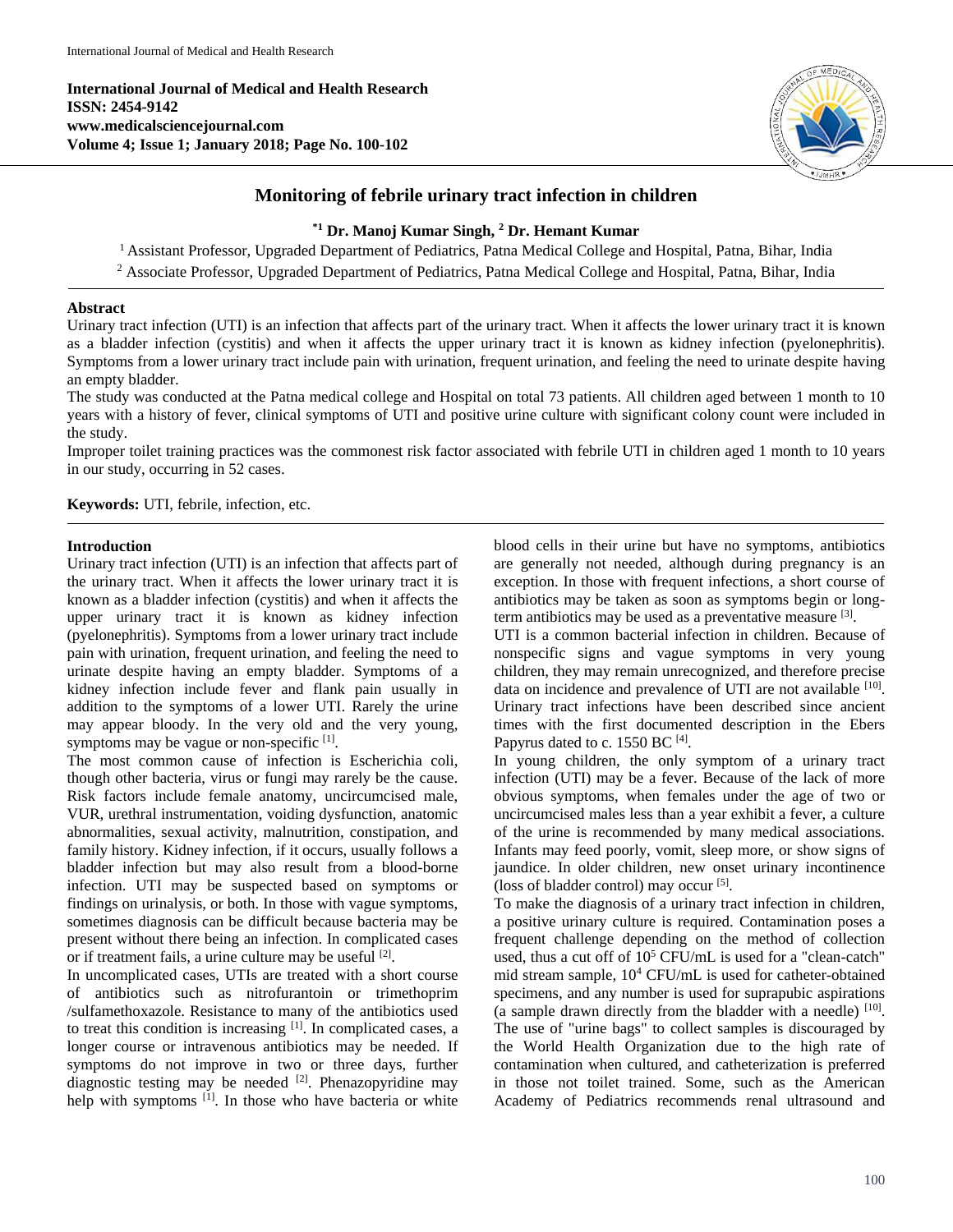voiding cystourethrogram (watching a person's urethra and urinary bladder with real time x-rays while they urinate) in all children less than two years old who have had a urinary tract infection. However, because there is a lack of effective treatment if problems are found, others such as the National Institute for Health and Care Excellence only recommends routine imaging in those less than six months old or who have unusual findings<sup>[5]</sup>.

The evidence that preventive antibiotics decrease urinary tract infections in children is poor. However recurrent UTIs are a rare cause of further kidney problems if there are no underlying abnormalities of the kidneys, resulting in less than a third of a percent (0.33%) of chronic kidney disease in adults.

#### **Methodology**

The study was conducted at Patna medical college and Hospital, Patna on total 73 patients who were attended Out-Patient Department (OPD) and who admitted in-patient department (IPD) from Jan to Dec 2017. All children aged 1 month to 10 years with a history of fever, clinical symptoms of UTI and positive urine culture with significant colony count were included in the study.

Following was the inclusion and exclusion criteria for the present study.

### **Inclusion Criteria**

- Patients having clinical symptoms of UTI.
- Positive urine culture with significant colony count.

#### **Exclusion Criteria**

- Patients with pyuria and Urine culture negative.
- Children with positive urine cultures with suspected contamination.

Their demographic data and risk factors such as improper toilet training practices, history of (H/O) recurrent UTI, catheterisation/instrumentation, H/O previous surgery, H/O constipation, tight clothing and retention of urine, phimosis (male), labial adhesion (female), dehydration status, neurological deficits, palpable faecal mass, circumcision (male), postvoid dribbling, abnormal urinary stream, neurogenic bladder, ano-rectal malformation and myelomeningocele were noted.

### **Result & Discussion**

The data from the 73 patients were collected and presented as follows. There are 43 boys and 30 girls were included in the study.

**Table 1:** Microorganisms isolated from urine culture

| <b>Microorganisms</b> | <b>Number of Cases</b> |
|-----------------------|------------------------|
| E. Coli               | 55                     |
| Enterococcus          |                        |
| Citrobacter           |                        |
| Candida               |                        |

The major risk factors associated with febrile UTI are shown in Table 2.

**Table 2:** Major risk factors associated with febrile UTI

| Factor                               | <b>Number of Cases</b> |  |
|--------------------------------------|------------------------|--|
| Improper toilet training             | 52                     |  |
| Phimosis                             |                        |  |
| Previous UTI                         | 15                     |  |
| H/O instrumentation/ catheterisation |                        |  |
| H/O constipation                     |                        |  |
| Tight clothing                       |                        |  |
| Structural anomalies                 |                        |  |

Other risk factors such as dehydration status, neurological deficits, palpable faecal masses, labial adhesions (female), circumcision (male), post void dribbling, abnormal urinary stream, neurogenic bladder, H/O previous surgery, ano-rectal malformation and myelomeningocele were insignificant in our study. Renal scars were detected only in 2 cases.

**Table 3:** Recurrent UTI, toilet training and structural anomalies in children

| <b>Risk Factor</b>     | Less than 1 year 1 to 5 years 6 to 10 years |  |
|------------------------|---------------------------------------------|--|
| Recurrent UTI          |                                             |  |
| Proper toilet training |                                             |  |
| Structural anomalies   |                                             |  |

In the Mingin *et al.* study <sup>[6]</sup>, none of the boys and girls younger than 1 year old, all 7 (100%) of the 2 to 5 year old boys, 14 (82%) of the 17 girls 2 to 5 years old and all 12 (100%) of the girls older than 5 years were toilet trained at the time of the initial infection.

Most of the parents were unaware of toilet training and its importance due to their low level of education. Similar to Mingin *et al*. study, in our study about 83% and 58% were not toilet trained incase of 1-5 year and more than 5 year age groups respectively.

Toilet training helps children learn to completely empty their bladder, an ability that reduces the risk of infection [7]. Both the American Academy of Paediatrics and the Canadian Paediatric Society's recommendations for toilet training suggest that children should not be forced into toilet training until they are behaviourally, emotionally and developmentally ready. The training should begin after 18 months of age using a potty-chair and parents should assess readiness signs that show child's interest in toilet training. A study was conducted in 2002 to evaluate the age at which potty training readiness signs were attained. It was found that girls started potty training at an average age of 23 months and boys at an average age of 25 months. The length of time to potty train two year olds ranged from 6.9-14.6 months [8]. Most children in western countries achieve bladder and bowel control between 24 and 48 months of age. Girls tend to achieve this control at a slightly younger age than boys  $[9]$ .

## **Conclusion**

Improper toilet training practices was the commonest risk factor associated with febrile UTI in children aged 1 month to 10 years in our study, occurring in 52 cases.

#### **Reference**

1. Urinary Tract Infection. CDC. Archived from the original